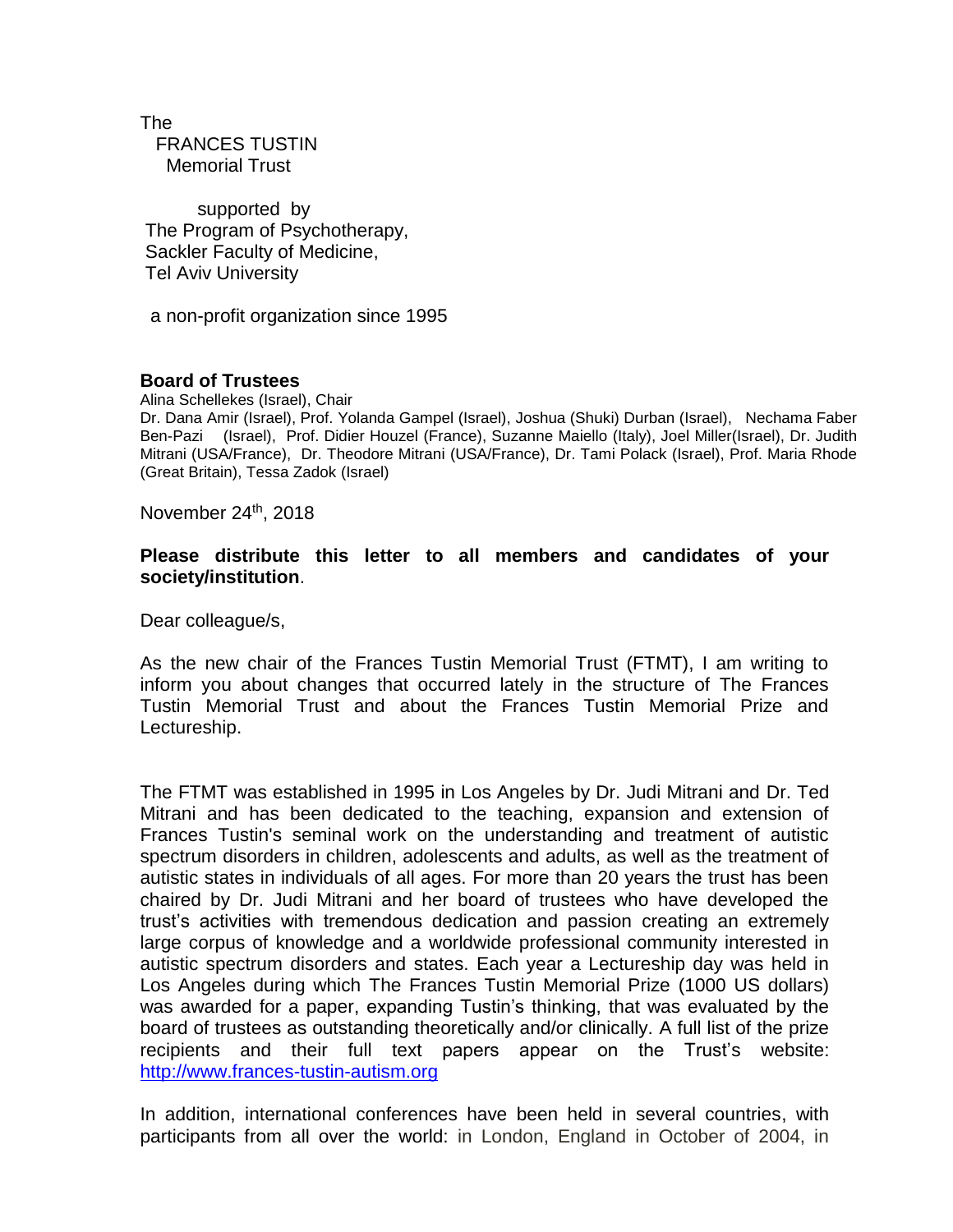Caen, France in April of 2005, in Venice, Italy in October of 2006, at The IPA Congress in Berlin Germany in July of 2007, in Tel-Aviv, Israel in 2008, in Berlin, Germany in 2010, in Sydney, Australia in 2012, and in Boston, MA, USA in 2014.

Since Dr. Judi Mitrani and Dr. Ted Mitrani moved to Paris in 2016 attempts have been made to establish the trust's activities in Paris and to cooperate with various French professional associations, but since organizational problems have been encountered Dr. Judi Mitrani eventually addressed me and asked me to take her role as chair of the Frances Tustin Memorial Trust. I have enthusiastically agreed and appointed a new board of trustees, whose members are highly appreciated professionals in their respective countries:

## Alina Schellekes (Israel), Chair

Dr. Dana Amir (Israel), Prof. Yolanda Gampel (Israel), Joshua (Shuki) Durban (Israel), Nechama Faber Ben-Pazi (Israel), Prof. Didier Houzel (France), Suzanne Maiello (Italy), Joel Miller (Israel), Dr. Judith Mitrani (USA/France), Dr. Theodore Mitrani (USA/France), Dr. Tami Polack (Israel), Prof. Maria Rhode (Great Britain), Tessa Zadok (Israel)

We would like to encourage members and candidates of your society to submit (by e-mail attachment) a previously unpublished, psychoanalytically oriented, clinically focused paper addressing the treatment of primitive mental states, in general, and autistic disorders or states, in particular, in children, adolescents or adults. The paper must be no more than 25 pages in length (including references) in the English language and the deadline for submission is April 1st each year. The body of the e-mail, to which the paper is attached, shall contain all identifying and contact information and may contain any other communication to the Trust desired by the author. However, each attached paper must be completely cleansed of anything that would identify the author, this in order to insure fairness in choosing the awardee. Papers should be submitted to [shalin@zahav.net.il](mailto:shalin@zahav.net.il)

The author of the Prize winning paper will be invited to present the paper at The Annual Frances Tustin Memorial Lecture at Tel Aviv University. The FTM Lecture is an all-day conference co-sponsored by the Frances Tustin Memorial Trust along with The Program of Psychotherapy, Sackler Faculty of Medicine, Tel Aviv University. The FTM Lecture will be held annually at the end of October-beginning of November. The next Lectureship day will take place on November 15<sup>th</sup>, 2019. The Lecture day features the recipient of the FTM Prize and discussants. Details about submission of papers can be found on our website: [http://www.frances](http://www.frances-tustin-autism.org/)[tustin-autism.org](http://www.frances-tustin-autism.org/)

In addition to the Frances Tustin Memorial Prize and Lectureship day we are working on renewing the tradition of Frances Tustin International Conferences and would like to encourage initiatives to organize and host next conferences in your country. We would like to organize the next conference in 2020 and are looking forward for any proposals. The conferences are co-sponsored with the Frances Tustin Memorial Trust. For any details please feel free to address me at: [shalin@zahav.net.il](mailto:shalin@zahav.net.il)